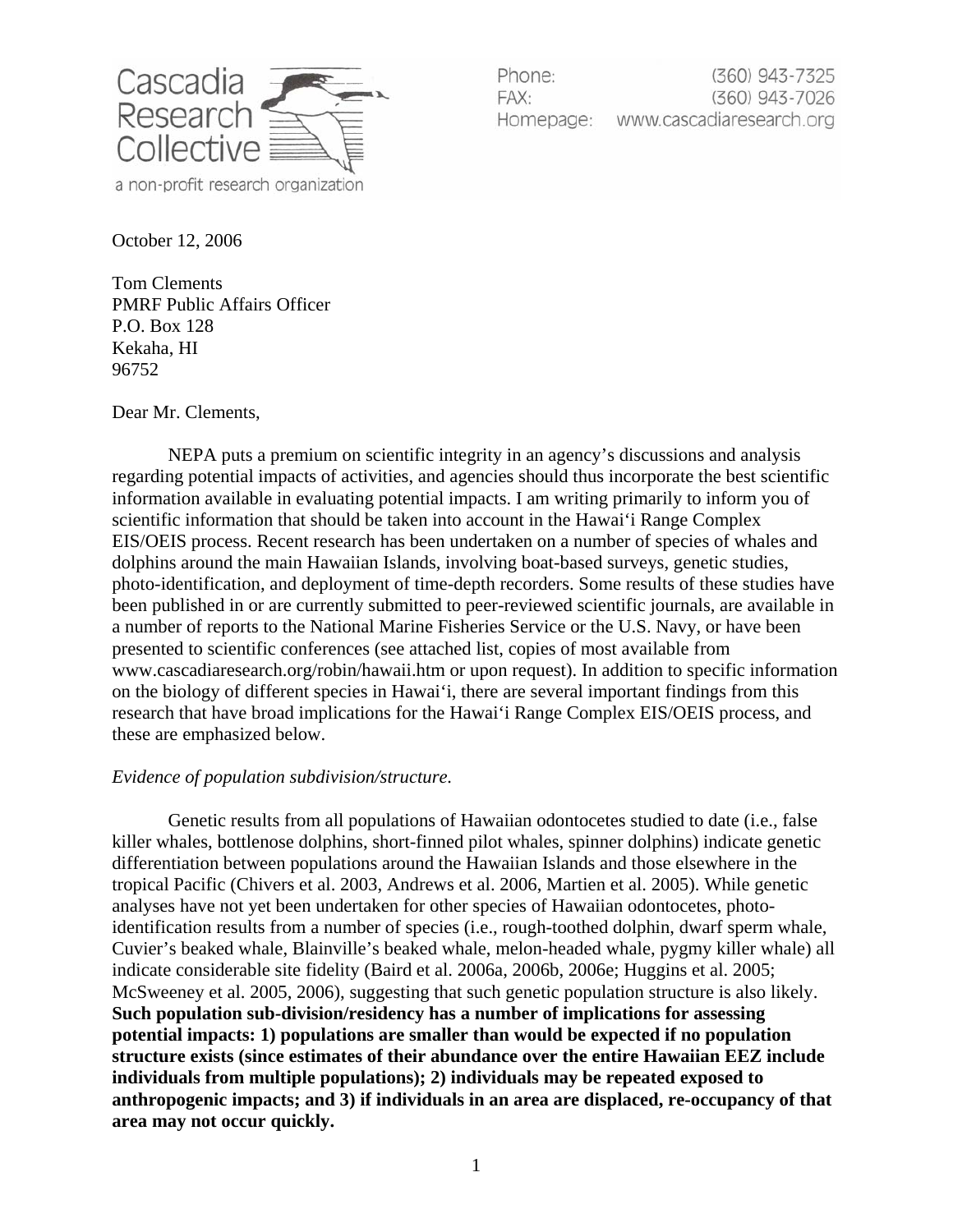## *Biases and limitations of existing survey data*

Information used in previous Navy environmental planning in Hawai'i (e.g., the incidental harassment authorization application for RIMPAC) has not taken into account the biases and limitations associated with available survey data. For example, neither aerial surveys (Mobley et al. 2000) nor large vessel ship surveys (Barlow 2006) detected dwarf sperm whales *(Kogia sima)* around the main Hawaiian Islands, yet this species is commonly recorded in small vessel surveys (Baird 2005) and there is evidence of a resident population off the island of Hawaii (Baird et al. 2006b). **Rather than accept population density values from published references uncritically, the EIS should take into account survey biases for marine mammals (e.g., difficulty in detecting/identifying some long diving or cryptic species) and accurately reflect existing uncertainty appropriately.** Comparisons of results from different surveys undertaken in the same area should be made with the express goal of determining what results are most robust with respect to different species.

## *Between-population variability*

A comparison of results on habitat use of Hawaiian odontocetes with populations of the same species elsewhere in their range indicated strong differences in habitat use. For example, in the Bahamas, dwarf sperm whales are typically recorded in water less than 200 m deep (MacLeod et al. 2004), yet they have never been documented in such depths in Hawai'i, and are typically found in water greater than 500 m (Baird 2005, Baird unpublished). Similarly, roughtoothed dolphins have been regularly documented feeding in waters of 5-40 m depth in Brazil (Lodi and Hetzel 1999), yet in Hawai'i resident populations of rough-toothed dolphins are typically found in depths greater than 700 m off Kaua'i and Ni'ihau, and greater than 1,000 m off Hawai'i (Baird et al. 2006e). **As such, any extrapolation of results from other areas in regards to habitat use for Hawaiian populations should be made with caution, and the potential for between-population variability should be considered.**

I hope these comments are helpful, and I would appreciate being added to your mailing list to receive future notices about the EIS/OEIS.

Sincerely,

Robin W. Baird, Ph.D. Research Biologist

rwbaird@cascadiaresearch.org

Encl: reference list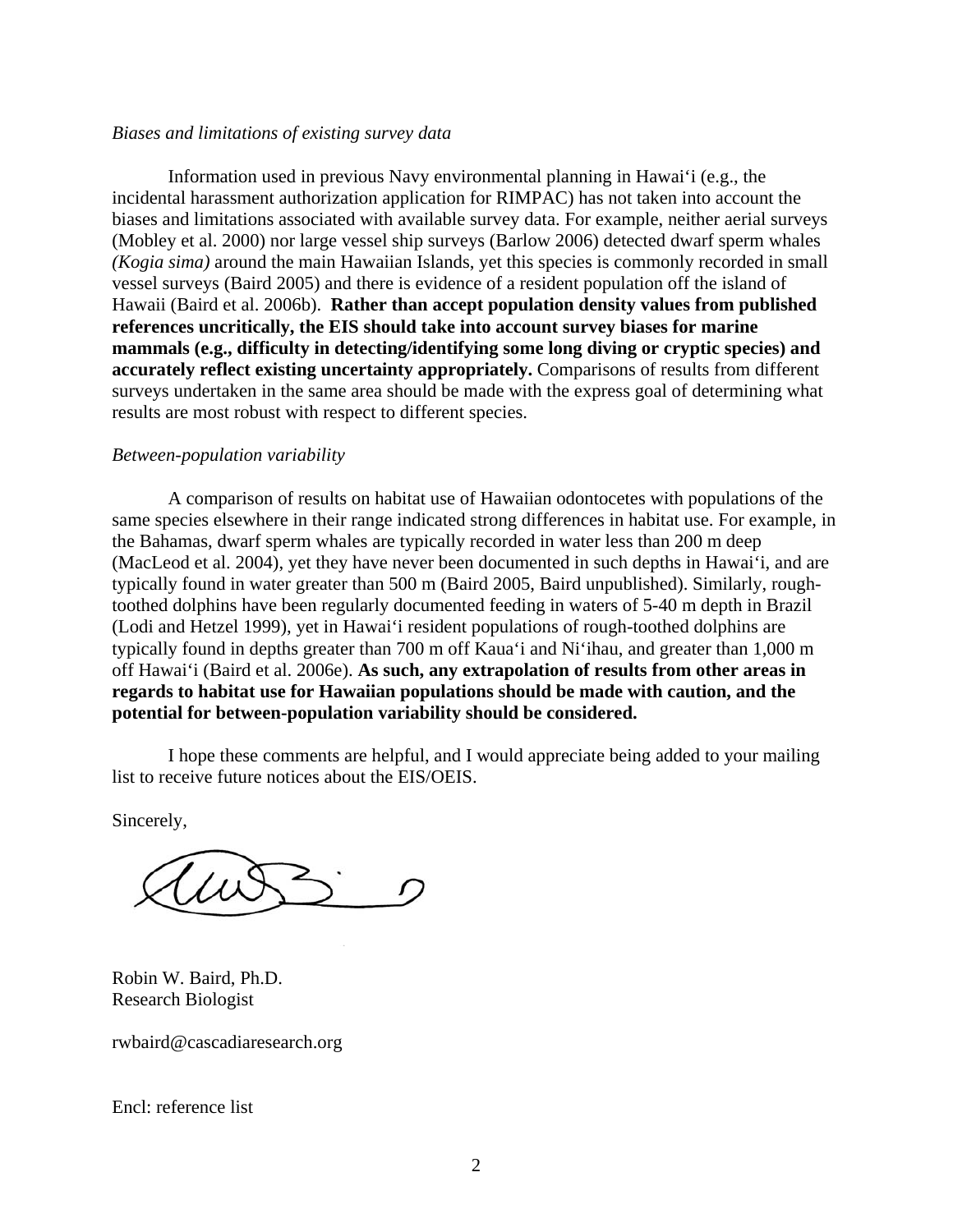## References

- Andrews, K.R., L. Karczmarski, W.W.L. Au, S.H. Rickards, C.A. Vanderlip, and R.J. Toonen. 2006. Patterns of genetic diversity of the Hawaiian spinner dolphin (*Stenella longirostris*). Atoll Research Bulletin.
- Baird, R.W. 2005. Sightings of dwarf (*Kogia sima*) and pygmy (*K. breviceps*) sperm whales from the main Hawaiian Islands. Pacific Science 59:461-466. Available from www.cascadiaresearch.org/robin/hawaii.htm
- Baird, R.W. 2006. Hawai'i's other cetaceans. Whale and Dolphin Magazine 11:28-31. Available from www.cascadiaresearch.org/robin/hawaii.htm
- Baird, R.W., and A.M. Gorgone. 2005. False killer whale dorsal fin disfigurements as a possible indicator of long-line fishery interactions in Hawaiian waters. Pacific Science 59:593- 601. Available from www.cascadiaresearch.org/robin/hawaii.htm
- Baird, R.W., A.M. Gorgone, A.D. Ligon and S.K. Hooker. 2001. Mark-recapture abundance estimate of bottlenose dolphins (*Tursiops truncatus*) around Maui and Lanai, Hawaii, during the winter of 2000/2001. Report prepared under Contract #40JGNF000262 to the Southwest Fisheries Science Center, National Marine Fisheries Service, La Jolla, CA. Available from www.cascadiaresearch.org/robin/hawaii.htm
- Baird, R.W., A.D. Ligon, S.K. Hooker and A.M. Gorgone. 2001. Subsurface and nighttime behaviour of pantropical spotted dolphins in Hawai'i. Canadian Journal of Zoology 79:988-996. Available from www.cascadiaresearch.org/robin/hawaii.htm
- Baird, R.W., A.M. Gorgone, and D.L. Webster. 2002. An examination of movements of bottlenose dolphins between islands in the Hawaiian Island chain. Report prepared under contract #40JGNF110270 to the Southwest Fisheries Science Center, National Marine Fisheries Service, La Jolla, CA. Available from www.cascadiaresearch.org/robin/hawaii.htm
- Baird, R.W., D.J. McSweeney, D.L. Webster, A.M. Gorgone, and A.D. Ligon. 2003. Studies of odontocete population structure in Hawaiian waters: results of a survey through the main Hawaiian Islands in May and June 2003. Report prepared under Contract No. AB133F-02-CN-0106 from the National Oceanic and Atmospheric Administration, Western Administrative Support Center, 7600 Sand Point Way N.E., Seattle, WA. Available from www.cascadiaresearch.org/robin/hawaii.htm
- Baird, R.W., D.L. Webster, D.J. McSweeney, A.D. Ligon and G.S. Schorr. 2005. Diving behavior and ecology of Cuvier's (*Ziphius cavirostris*) and Blainville's beaked whales (*Mesoplodon densirostris*) in Hawai'i. 2005. Report prepared under Order No. AB133F-04-RQ-0928 to Cascadia Research Collective, Olympia, WA from the Southwest Fisheries Science Center, NMFS, La Jolla, CA. Available from www.cascadiaresearch.org/robin/hawaii.htm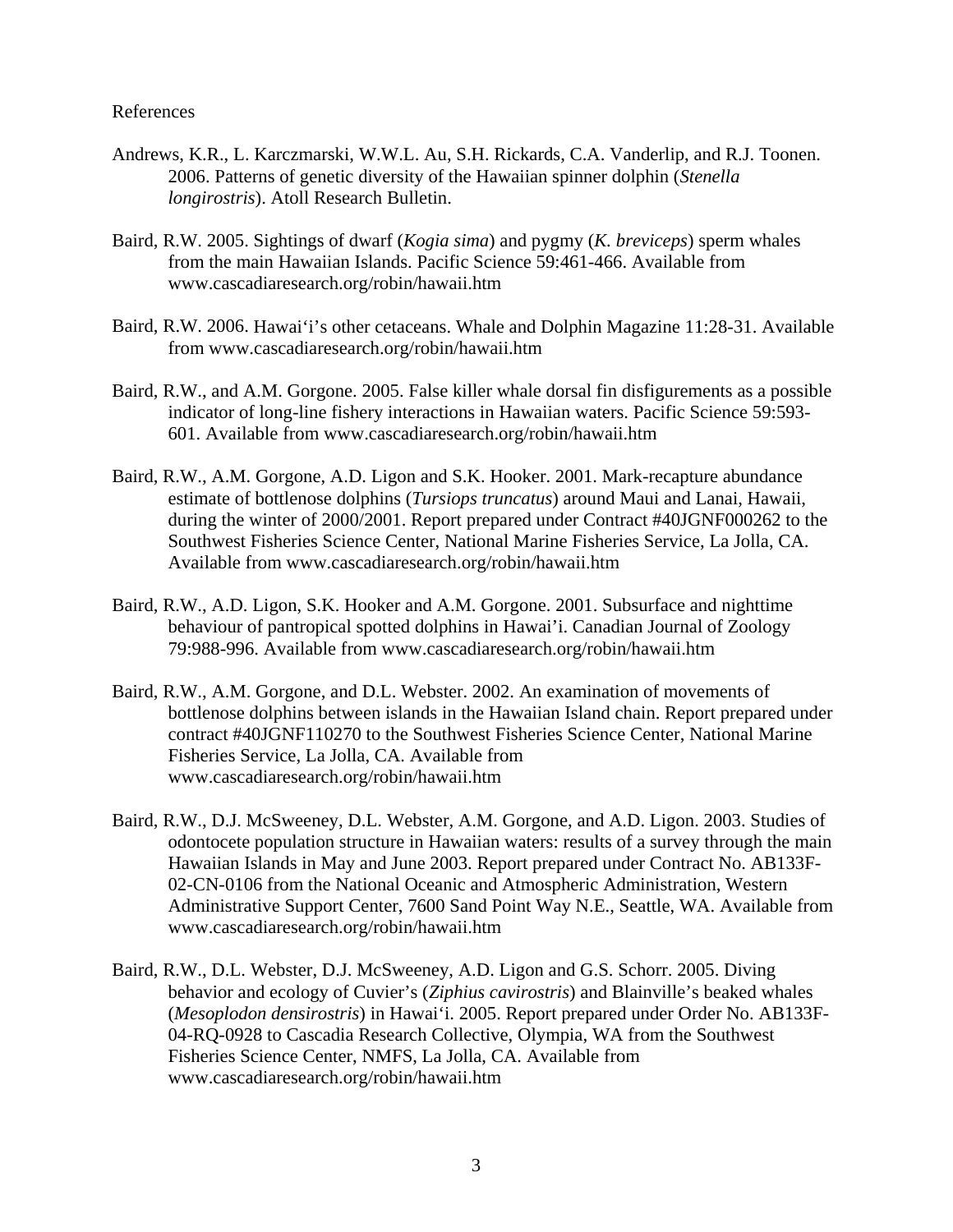- Baird, R.W., G.S. Schorr, D.L. Webster, S.D. Mahaffy, A.B. Douglas, A.M. Gorgone, and D.J. McSweeney. 2006a. A survey for odontocete cetaceans off Kaua'i and Ni'ihau, Hawai'i, during October and November 2005: evidence for population structure and site fidelity. Report to Pacific Islands Fisheries Science Center, NOAA Fisheries under Order No. AB133F05SE5197, with additional support from Marine Mammal Commission and Dolphin Quest. Available from www.cascadiaresearch.org/robin/hawaii.htm
- Baird, R.W., G.S. Schorr, D.L. Webster, D.J. McSweeney, and S.D. Mahaffy. 2006b. Studies of beaked whale diving behavior and odontocete stock structure in Hawai'i in March/April 2006. Report prepared under contract No. AB133F-06-CN-0053 to Cascadia Research from the Southwest Fisheries Science Center, NMFS, La Jolla, CA. Available from www.cascadiaresearch.org/robin/hawaii.htm
- Baird, R.W., D.L. Webster, D.J. McSweeney, A.D. Ligon, G.S. Schorr, and J. Barlow. 2006c. Diving behaviour of Cuvier's (*Ziphius cavirostris*) and Blainville's (*Mesoplodon densirostris*) beaked whales in Hawaii. Canadian Journal of Zoology 84:1120-1128. Available from www.cascadiaresearch.org/robin/hawaii.htm
- Baird, R.W., D.J. McSweeney, C. Bane, J. Barlow, D.R. Salden, L.K. Antoine, R.G. LeDuc, and D.L. Webster. 2006d. Killer whales in Hawaiian waters: information on population identity and feeding habits. Pacific Science 60:523-530. Available from www.cascadiaresearch.org/robin/hawaii.htm
- Baird, R.W., D.L. Webster, D.J. McSweeney, A.D. Ligon, G.S. Schorr, and S.D. Mahaffy. 2006e. High site fidelity and evidence of population structure in a deep water dolphin: rough-toothed dolphins (*Steno bredanensis*) in the Hawaiian archipelago. Unpublished manuscript, available from R.W. Baird.
- Barlow, J. 2006. Cetacean abundance in Hawaiian waters estimated from a summer/fall survey in 2002. Mar. Mamm. Sci. 22:446-464.
- Chivers, S.J., R.G. LeDuc and R.W. Baird. 2003. Hawaiian island populations of false killer whales and short-finned pilot whales revealed by genetic analyses. Page 32 *in* Abstracts of the 15th Biennial Conference on the Biology of Marine Mammals, 14-19 December 2003, Greensboro, North Carolina.
- Huggins, J., R.W. Baird, D.L. Webster, D.J. McSweeney, G.S. Schorr and A.D. Ligon. 2005. Inter-island movements and re-sightings of melon-headed whales within the Hawaiian archipelago. Abstract submitted to the 16th Biennial Conference on the Biology of Marine Mammals, San Diego, CA, December 2005.
- Lodi, L., and B. Hetzel. 1999. Rough-toothed dolphin, *Steno bredanensis*, feeding behaviors in Ilha Grande Bay, Brazil. Biociencias 7:29-42.
- MacLeod, C.D., N. Hauser, and H. Peckham. 2004. Diversity, relative density and structure of the cetacean community in summer months east of Great Abaco, Bahamas. Journal of the Marine Biological Association of the UK 84:469-474.